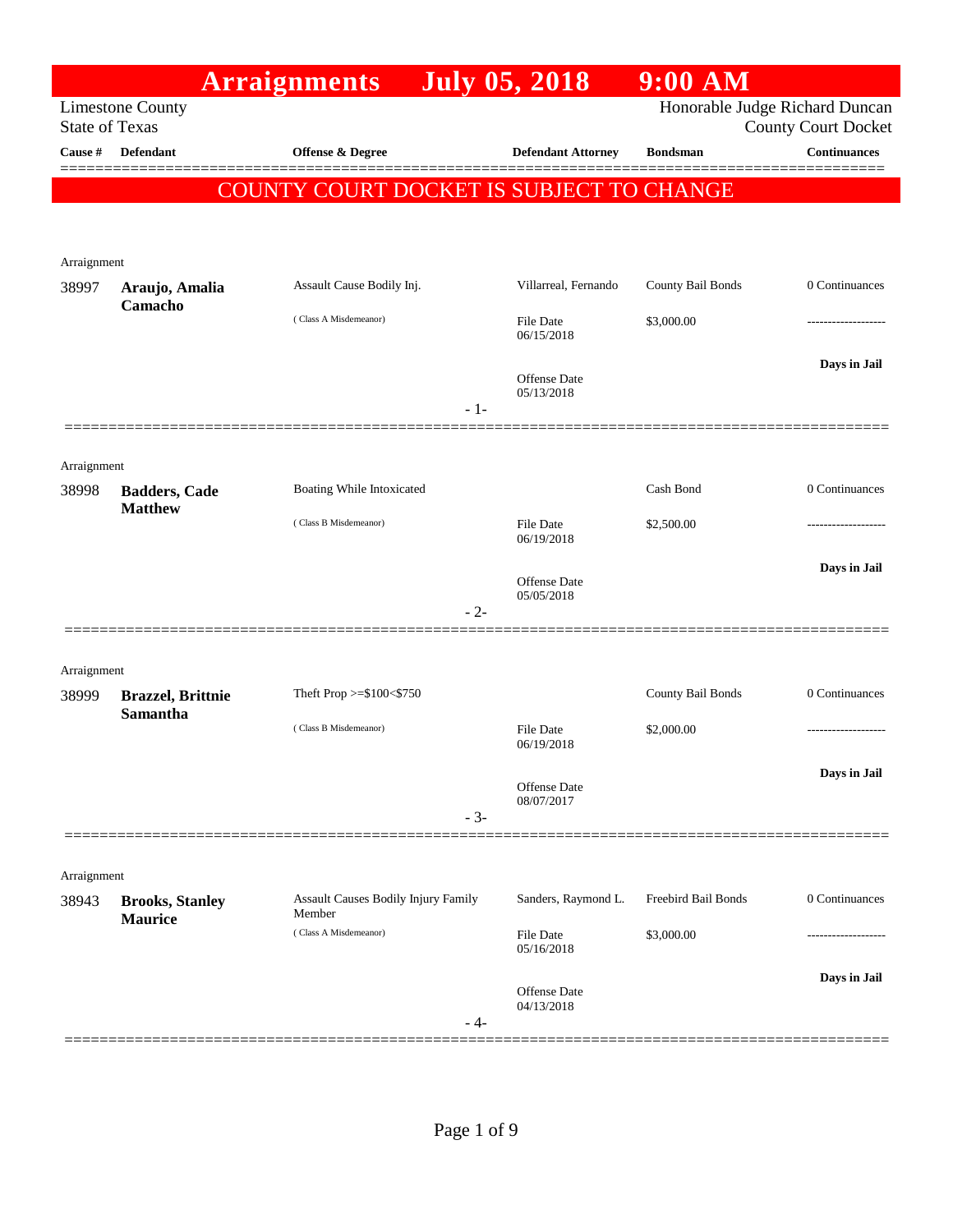|                       |                         | <b>Arraignments</b>                                           |       | <b>July 05, 2018</b>              | $9:00$ AM                      |                            |
|-----------------------|-------------------------|---------------------------------------------------------------|-------|-----------------------------------|--------------------------------|----------------------------|
| <b>State of Texas</b> | <b>Limestone County</b> |                                                               |       |                                   | Honorable Judge Richard Duncan | <b>County Court Docket</b> |
| Cause #               | <b>Defendant</b>        | <b>Offense &amp; Degree</b>                                   |       | <b>Defendant Attorney</b>         | <b>Bondsman</b>                | <b>Continuances</b>        |
|                       |                         | COUNTY COURT DOCKET IS SUBJECT TO CHANGE                      |       |                                   |                                |                            |
|                       |                         |                                                               |       |                                   |                                |                            |
| Arraignment           |                         |                                                               |       |                                   |                                |                            |
| 38991                 | Calame, Tracy           | Driving While Intoxicated                                     |       |                                   | <b>County Bail Bonds</b>       | 0 Continuances             |
|                       |                         | (Class B Misdemeanor)                                         |       | <b>File Date</b><br>06/15/2018    | \$2,000.00                     |                            |
|                       |                         |                                                               |       |                                   |                                | Days in Jail               |
|                       |                         |                                                               | $-5-$ | <b>Offense Date</b><br>05/12/2018 |                                |                            |
|                       |                         |                                                               |       |                                   |                                |                            |
| Arraignment           |                         |                                                               |       |                                   |                                |                            |
| 38992                 | <b>Chambers</b> , Donna | Driving While Intoxicated Bac >=0.15                          |       | Sutton, Seth A.                   | County Bail Bonds              | 0 Continuances             |
|                       | <b>Marie</b>            | (Class A Misdemeanor)                                         |       | <b>File Date</b><br>06/15/2018    | \$2,000.00                     |                            |
|                       |                         |                                                               |       | <b>Offense Date</b>               |                                | Days in Jail               |
|                       |                         |                                                               | $-6-$ | 03/25/2018                        |                                |                            |
|                       |                         |                                                               |       |                                   |                                |                            |
| Arraignment           |                         |                                                               |       |                                   |                                |                            |
| 38985                 | Clark, Diwhaunne        | Poss Marij <2oz                                               |       |                                   | <b>County Bail Bonds</b>       | 0 Continuances             |
|                       | <b>Hikeme</b>           | (Class B Misdemeanor)                                         |       | <b>File Date</b>                  | \$2,000.00                     |                            |
|                       |                         |                                                               |       | 06/08/2018                        |                                | <b>36 Days in Jail</b>     |
|                       |                         |                                                               |       | Offense Date<br>04/17/2018        |                                |                            |
|                       |                         |                                                               | $-7-$ |                                   |                                |                            |
|                       |                         |                                                               |       |                                   |                                |                            |
| Appeal Hearing        |                         |                                                               |       |                                   |                                |                            |
| 38974                 | Cole, Dennis Joseph     | Disregard Red Light (Traffic Signal)<br>(Misdemeanor Traffic) |       | <b>File Date</b><br>05/31/2018    | Personal Bond<br>\$420.00      | 0 Continuances<br>.        |
|                       |                         |                                                               |       |                                   |                                | Days in Jail               |
|                       |                         |                                                               | $-8-$ | <b>Offense Date</b><br>10/29/2017 |                                |                            |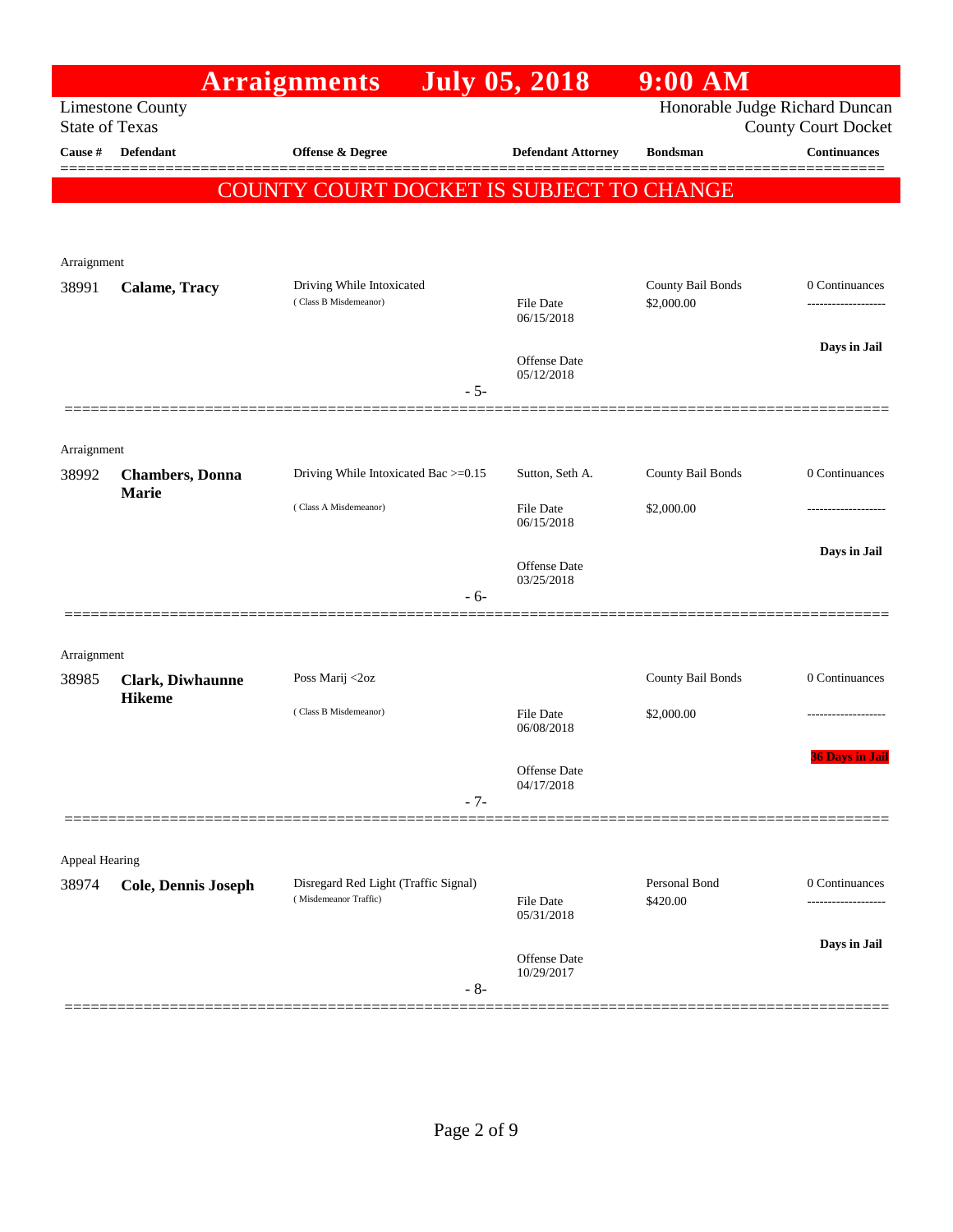|                       |                                 | <b>Arraignments</b>                      | <b>July 05, 2018</b> |                                   | $9:00$ AM                       |                                                              |
|-----------------------|---------------------------------|------------------------------------------|----------------------|-----------------------------------|---------------------------------|--------------------------------------------------------------|
| <b>State of Texas</b> | <b>Limestone County</b>         |                                          |                      |                                   |                                 | Honorable Judge Richard Duncan<br><b>County Court Docket</b> |
| Cause #               | <b>Defendant</b>                | Offense & Degree                         |                      | <b>Defendant Attorney</b>         | <b>Bondsman</b>                 | <b>Continuances</b>                                          |
|                       |                                 | COUNTY COURT DOCKET IS SUBJECT TO CHANGE |                      |                                   |                                 |                                                              |
| Arraignment           |                                 |                                          |                      |                                   |                                 |                                                              |
| 38968                 | Dansby, Willie<br>Lawrence, Jr. | Assault Cause Bodily Inj.                |                      |                                   | County Bail Bonds               | 0 Continuances                                               |
|                       |                                 | (Class A Misdemeanor)                    |                      | <b>File Date</b><br>05/30/2018    | \$3,000.00                      |                                                              |
|                       |                                 |                                          | $-9-$                | Offense Date<br>04/13/2018        |                                 | Days in Jail                                                 |
|                       |                                 |                                          |                      |                                   |                                 |                                                              |
| Arraignment           |                                 |                                          |                      |                                   |                                 |                                                              |
| 38982                 | Darby, Levin Wayne              | Poss Marij <2oz<br>(Class B Misdemeanor) |                      | <b>File Date</b><br>06/08/2018    | County Bail Bonds<br>\$2,000.00 | 0 Continuances<br>.                                          |
|                       |                                 |                                          |                      | Offense Date<br>04/17/2018        |                                 | Days in Jail                                                 |
|                       |                                 |                                          | $-10-$               |                                   |                                 |                                                              |
| Arraignment           |                                 |                                          |                      |                                   |                                 |                                                              |
| 38979                 | Dunham, Erin Leigh              | Poss Marij <2oz<br>(Class B Misdemeanor) |                      | File Date<br>06/08/2018           | County Bail Bonds<br>\$2,000.00 | 0 Continuances<br>------------------                         |
|                       |                                 |                                          |                      | <b>Offense Date</b><br>05/08/2018 |                                 | Days in Jail                                                 |
|                       |                                 |                                          | $-11-$               |                                   |                                 |                                                              |
| Arraignment           |                                 |                                          |                      |                                   |                                 |                                                              |
| 38972                 | <b>Evans, Cedric</b>            | Poss Marij <2oz                          |                      |                                   | County Bail Bonds               | 0 Continuances                                               |
|                       | <b>McKenzie</b>                 | (Class B Misdemeanor)                    |                      | File Date<br>05/30/2018           | \$2,000.00                      |                                                              |
|                       |                                 |                                          | $-12-$               | <b>Offense Date</b><br>02/23/2018 |                                 | Days in Jail                                                 |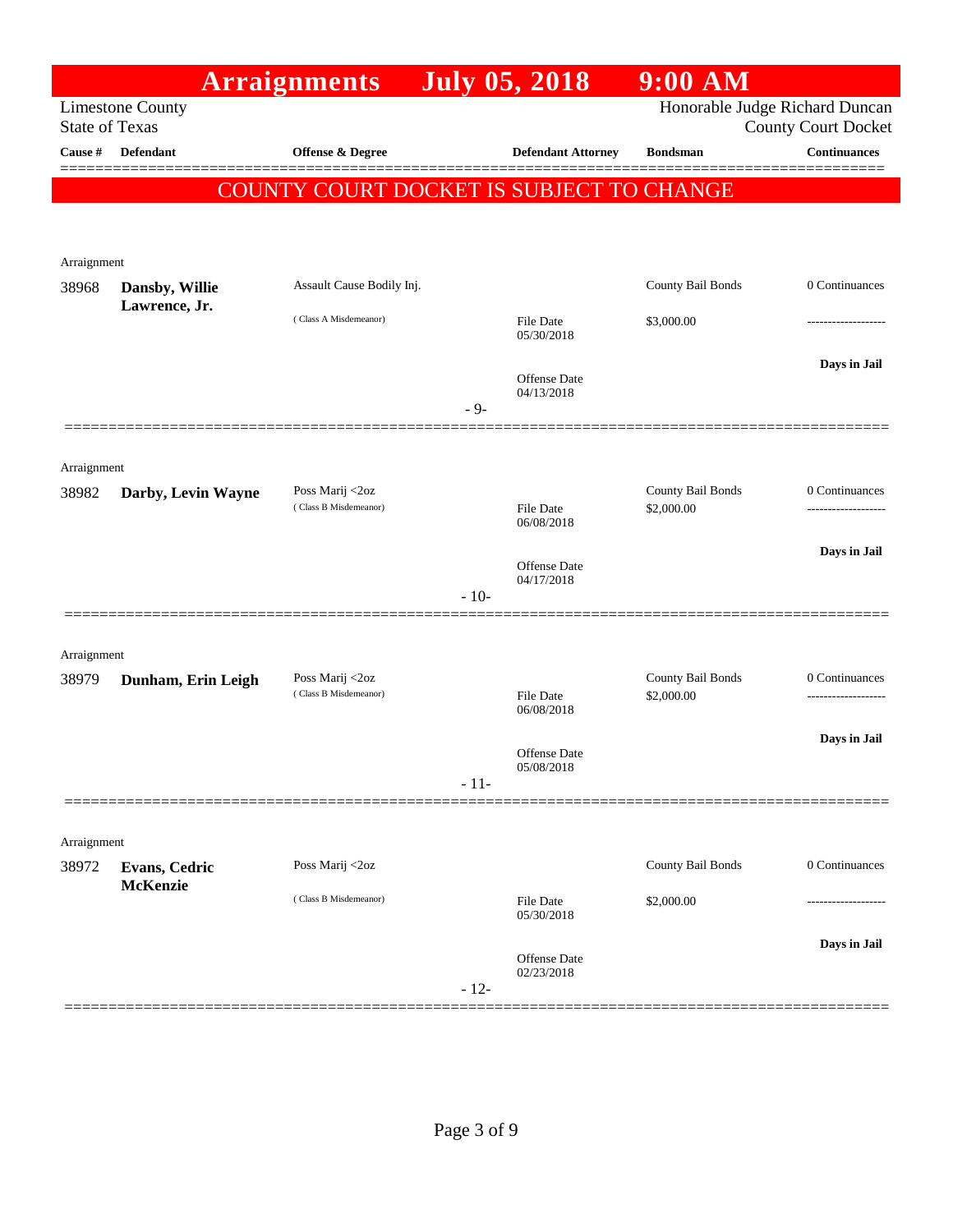|                       |                             | <b>Arraignments</b>                                        |        | <b>July 05, 2018</b>              | 9:00 AM                         |                                                              |
|-----------------------|-----------------------------|------------------------------------------------------------|--------|-----------------------------------|---------------------------------|--------------------------------------------------------------|
| <b>State of Texas</b> | <b>Limestone County</b>     |                                                            |        |                                   |                                 | Honorable Judge Richard Duncan<br><b>County Court Docket</b> |
| Cause #               | <b>Defendant</b>            | Offense & Degree                                           |        | <b>Defendant Attorney</b>         | <b>Bondsman</b>                 | <b>Continuances</b>                                          |
|                       |                             | COUNTY COURT DOCKET IS SUBJECT TO CHANGE                   |        |                                   |                                 |                                                              |
|                       |                             |                                                            |        |                                   |                                 |                                                              |
| Arraignment           |                             |                                                            |        |                                   |                                 |                                                              |
| 38973                 | <b>Evans, Cedric</b>        | Poss Cs Pg $3 < 28g$                                       |        |                                   | County Bail Bonds               | 0 Continuances                                               |
|                       | <b>McKenzie</b>             | (Class A Misdemeanor)                                      |        | File Date<br>05/30/2018           | \$2,000.00                      |                                                              |
|                       |                             |                                                            |        | Offense Date<br>02/23/2018        |                                 | Days in Jail                                                 |
|                       |                             |                                                            | $-13-$ |                                   |                                 |                                                              |
| Arraignment           |                             |                                                            |        |                                   |                                 |                                                              |
| 38934                 | <b>Gray, Travion Diquin</b> | Poss Marij <2oz<br>(Class B Misdemeanor)                   |        | <b>File Date</b><br>05/11/2018    | County Bail Bonds<br>\$2,000.00 | 0 Continuances<br>-----------------                          |
|                       |                             |                                                            |        |                                   |                                 | Days in Jail                                                 |
|                       |                             |                                                            |        | <b>Offense Date</b><br>02/21/2018 |                                 |                                                              |
|                       |                             |                                                            | $-14-$ |                                   |                                 |                                                              |
| Arraignment           |                             |                                                            |        |                                   |                                 |                                                              |
| 38970                 | <b>Green, Luke Edward</b>   | Driving While Intoxicated 2nd                              |        |                                   | County Bail Bonds               | 0 Continuances                                               |
|                       |                             | (Class A Misdemeanor)                                      |        | File Date<br>05/30/2018           | \$3,000.00                      |                                                              |
|                       |                             |                                                            |        | Offense Date                      |                                 | Days in Jail                                                 |
|                       |                             |                                                            | $-15-$ | 04/15/2018                        |                                 |                                                              |
|                       |                             |                                                            |        |                                   |                                 |                                                              |
| Arraignment           |                             |                                                            |        |                                   |                                 |                                                              |
| 38971                 | <b>Green, Luke Edward</b>   | Resist Arrest Search Or Transport<br>(Class A Misdemeanor) |        | <b>File Date</b><br>05/30/2018    | County Bail Bonds<br>\$3,000.00 | 0 Continuances<br>                                           |
|                       |                             |                                                            |        |                                   |                                 | Days in Jail                                                 |
|                       |                             |                                                            | $-16-$ | <b>Offense Date</b><br>04/15/2016 |                                 |                                                              |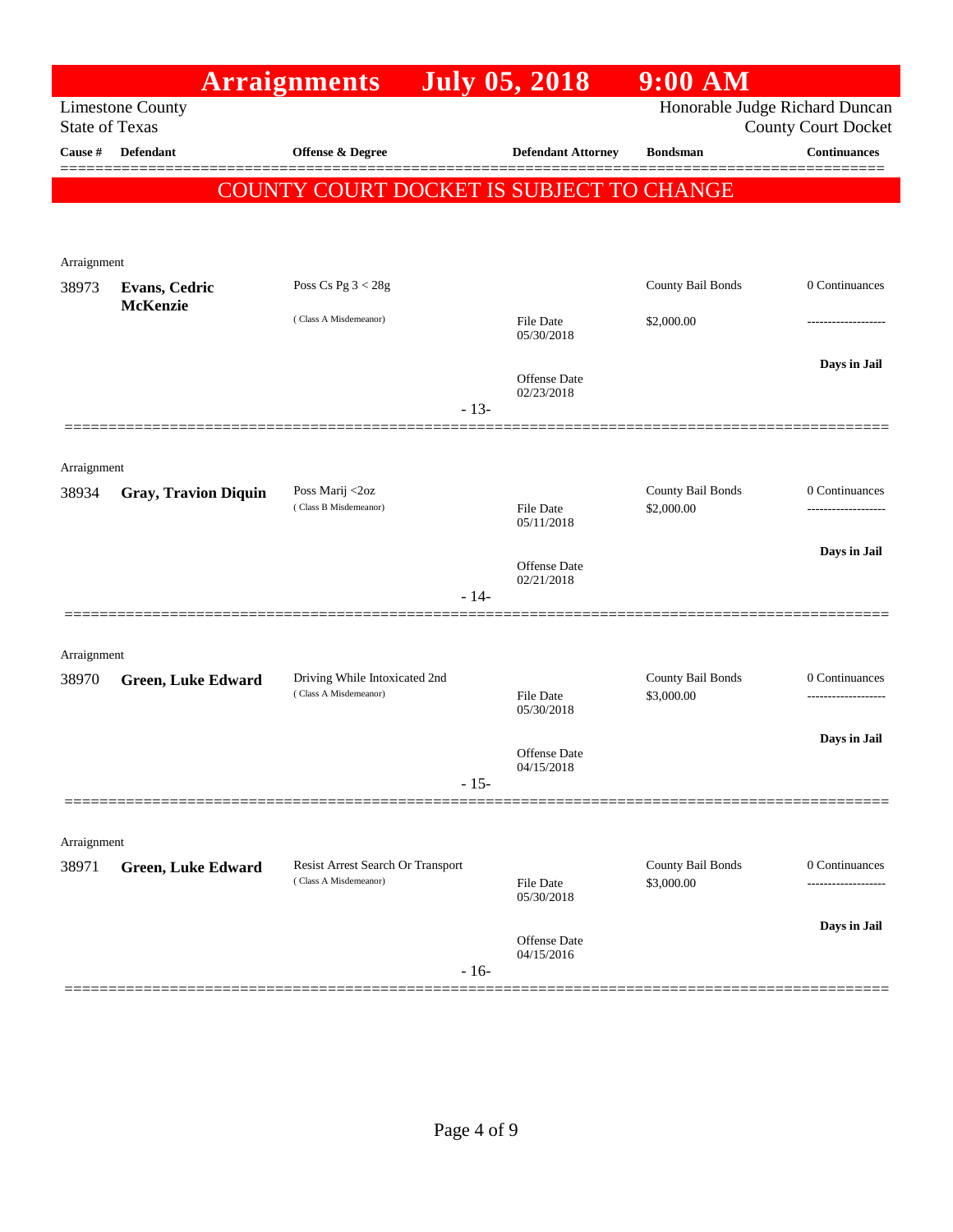|                      |                                                  | <b>Arraignments</b>                                           |        | <b>July 05, 2018</b>              | $9:00$ AM                       |                                      |
|----------------------|--------------------------------------------------|---------------------------------------------------------------|--------|-----------------------------------|---------------------------------|--------------------------------------|
|                      | <b>Limestone County</b><br><b>State of Texas</b> |                                                               |        |                                   | Honorable Judge Richard Duncan  | <b>County Court Docket</b>           |
| Cause #              | <b>Defendant</b>                                 | Offense & Degree                                              |        | <b>Defendant Attorney</b>         | <b>Bondsman</b>                 | <b>Continuances</b>                  |
|                      |                                                  | COUNTY COURT DOCKET IS SUBJECT TO CHANGE                      |        |                                   |                                 |                                      |
|                      |                                                  |                                                               |        |                                   |                                 |                                      |
|                      |                                                  |                                                               |        |                                   |                                 |                                      |
| Arraignment<br>38996 | Harbert, Demond                                  | Poss Marij <2oz                                               |        |                                   | County Bail Bonds               | 0 Continuances                       |
|                      | D'Ondre                                          |                                                               |        |                                   |                                 |                                      |
|                      |                                                  | (Class B Misdemeanor)                                         |        | File Date<br>06/15/2018           | \$2,000.00                      | .                                    |
|                      |                                                  |                                                               |        |                                   |                                 | Days in Jail                         |
|                      |                                                  |                                                               |        | <b>Offense Date</b><br>02/17/2018 |                                 |                                      |
|                      |                                                  |                                                               | $-17-$ |                                   |                                 |                                      |
|                      |                                                  |                                                               |        |                                   |                                 |                                      |
| Arraignment<br>38995 | Hodge, Justin Obryan                             | Assault Causes Bodily Injury Family                           |        |                                   | <b>Freebird Bail Bonds</b>      | 0 Continuances                       |
|                      |                                                  | Member<br>(Class A Misdemeanor)                               |        | File Date                         | \$3,000.00                      | ----------------                     |
|                      |                                                  |                                                               |        | 06/15/2018                        |                                 |                                      |
|                      |                                                  |                                                               |        | <b>Offense Date</b>               |                                 | Days in Jail                         |
|                      |                                                  |                                                               | $-18-$ | 05/06/2018                        |                                 |                                      |
|                      |                                                  |                                                               |        |                                   |                                 |                                      |
| Arraignment          |                                                  |                                                               |        |                                   |                                 |                                      |
| 38994                | Johnson, Ray                                     | <b>Assault Causes Bodily Injury Family</b><br>Member          |        |                                   | County Bail Bonds               | 0 Continuances                       |
|                      | Anthony, Jr.                                     | (Class A Misdemeanor)                                         |        | <b>File Date</b>                  | \$3,000.00                      | .                                    |
|                      |                                                  |                                                               |        | 06/15/2018                        |                                 |                                      |
|                      |                                                  |                                                               |        | Offense Date                      |                                 | Days in Jail                         |
|                      |                                                  |                                                               | $-19-$ | 04/24/2018                        |                                 |                                      |
|                      |                                                  |                                                               |        |                                   |                                 |                                      |
| Arraignment          |                                                  |                                                               |        |                                   |                                 |                                      |
| 38967                | <b>Key, Joseph Raymond</b>                       | Driving While Intoxicated Bac >=0.15<br>(Class A Misdemeanor) |        | File Date                         | County Bail Bonds<br>\$2,000.00 | 0 Continuances<br>------------------ |
|                      |                                                  |                                                               |        | 05/30/2018                        |                                 |                                      |
|                      |                                                  |                                                               |        | Offense Date                      |                                 | Days in Jail                         |
|                      |                                                  |                                                               | $-20-$ | 05/01/2018                        |                                 |                                      |
|                      |                                                  |                                                               |        |                                   |                                 |                                      |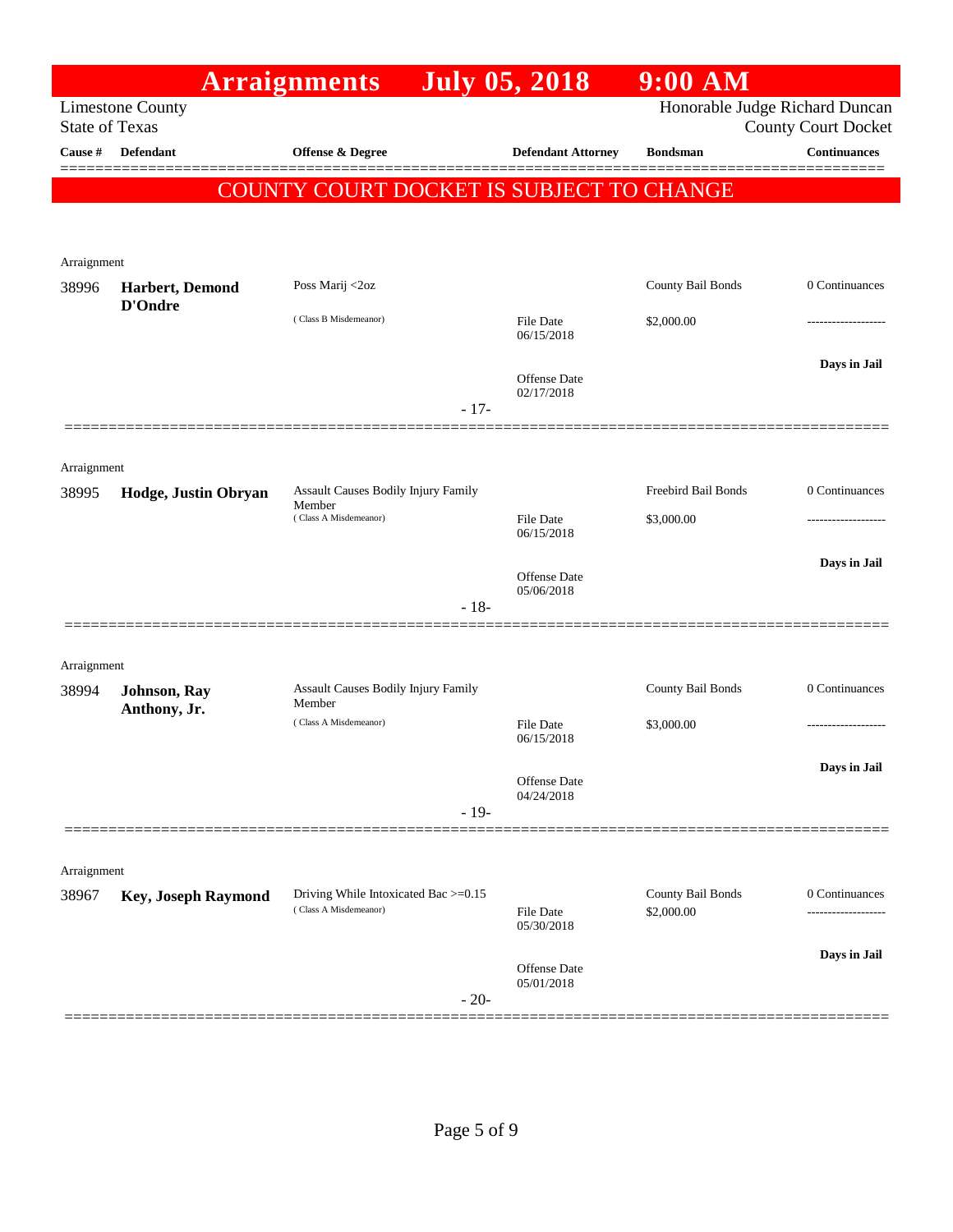|                       |                                  | <b>Arraignments</b>                      | <b>July 05, 2018</b> |                                   | $9:00$ AM         |                                                              |
|-----------------------|----------------------------------|------------------------------------------|----------------------|-----------------------------------|-------------------|--------------------------------------------------------------|
| <b>State of Texas</b> | <b>Limestone County</b>          |                                          |                      |                                   |                   | Honorable Judge Richard Duncan<br><b>County Court Docket</b> |
| Cause #               | Defendant                        | Offense & Degree                         |                      | <b>Defendant Attorney</b>         | <b>Bondsman</b>   | <b>Continuances</b><br>=======                               |
|                       |                                  | COUNTY COURT DOCKET IS SUBJECT TO CHANGE |                      |                                   |                   |                                                              |
|                       |                                  |                                          |                      |                                   |                   |                                                              |
| Arraignment           |                                  |                                          |                      |                                   |                   |                                                              |
| 38987                 | Lynch, Cameron                   | Poss Dangerous Drug                      |                      |                                   | County Bail Bonds | 0 Continuances                                               |
|                       | <b>Tackett</b>                   | (Class A Misdemeanor)                    |                      | <b>File Date</b>                  | \$2,500.00        |                                                              |
|                       |                                  |                                          |                      | 06/08/2018                        |                   |                                                              |
|                       |                                  |                                          |                      | <b>Offense Date</b>               |                   | Days in Jail                                                 |
|                       |                                  |                                          | $-21-$               | 04/29/2018                        |                   |                                                              |
|                       |                                  |                                          |                      |                                   |                   |                                                              |
| Arraignment           |                                  |                                          |                      |                                   |                   |                                                              |
| 38988                 | Lynch, Cameron                   | Poss Dangerous Drug                      |                      |                                   |                   | 0 Continuances                                               |
|                       | <b>Tackett</b>                   | (Class A Misdemeanor)                    |                      | <b>File Date</b>                  |                   |                                                              |
|                       |                                  |                                          |                      | 06/08/2018                        |                   | Days in Jail                                                 |
|                       |                                  |                                          |                      | <b>Offense Date</b><br>04/29/2018 |                   |                                                              |
|                       |                                  |                                          | $-22-$               |                                   |                   |                                                              |
|                       |                                  |                                          |                      |                                   |                   |                                                              |
| Arraignment           |                                  |                                          |                      |                                   |                   |                                                              |
| 38989                 | Lynch, Cameron<br><b>Tackett</b> | Poss Cs Pg $3 < 28g$                     |                      |                                   |                   | 0 Continuances                                               |
|                       |                                  | (Class A Misdemeanor)                    |                      | File Date<br>06/08/2018           |                   |                                                              |
|                       |                                  |                                          |                      |                                   |                   | Days in Jail                                                 |
|                       |                                  |                                          |                      | Offense Date<br>04/29/2018        |                   |                                                              |
|                       |                                  |                                          | $-23-$               |                                   |                   |                                                              |
|                       |                                  |                                          |                      |                                   |                   |                                                              |
| Arraignment<br>38990  | <b>Lynch, Cameron</b>            | Poss Dangerous Drug                      |                      |                                   |                   | 0 Continuances                                               |
|                       | <b>Tackett</b>                   | (Class A Misdemeanor)                    |                      | <b>File Date</b>                  |                   |                                                              |
|                       |                                  |                                          |                      | 06/08/2018                        |                   |                                                              |
|                       |                                  |                                          |                      | <b>Offense Date</b>               |                   | Days in Jail                                                 |
|                       |                                  |                                          | $-24-$               | 04/29/2018                        |                   |                                                              |
|                       |                                  |                                          |                      |                                   |                   |                                                              |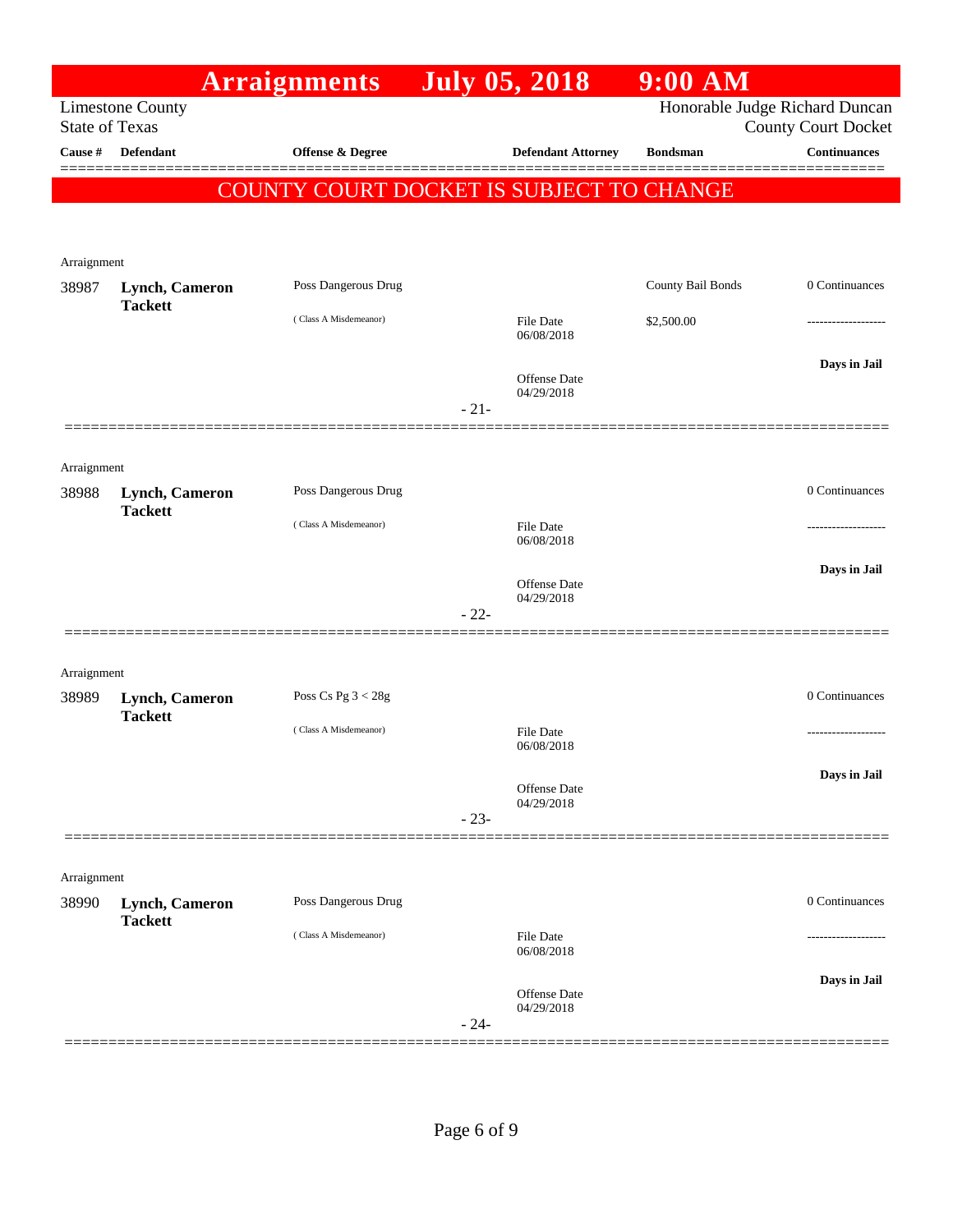|                       |                                | <b>Arraignments</b>                                           |        | <b>July 05, 2018</b>              | $9:00$ AM                                                    |                     |
|-----------------------|--------------------------------|---------------------------------------------------------------|--------|-----------------------------------|--------------------------------------------------------------|---------------------|
| <b>State of Texas</b> | <b>Limestone County</b>        |                                                               |        |                                   | Honorable Judge Richard Duncan<br><b>County Court Docket</b> |                     |
| Cause #               | <b>Defendant</b>               | Offense & Degree                                              |        | <b>Defendant Attorney</b>         | <b>Bondsman</b>                                              | <b>Continuances</b> |
|                       |                                | <b>COUNTY COURT DOCKET IS SUBJECT TO CHANGE</b>               |        |                                   |                                                              |                     |
|                       |                                |                                                               |        |                                   |                                                              |                     |
|                       |                                |                                                               |        |                                   |                                                              |                     |
| Review Hearing        |                                | Poss Marij <2oz                                               |        |                                   | Ace Bail Bonds - Crockett                                    | 0 Continuances      |
| 38744                 | <b>Mims, Vincent</b><br>Yumonn |                                                               |        |                                   |                                                              |                     |
|                       |                                | (Class B Misdemeanor)                                         |        | File Date<br>11/30/2017           | \$1,000.00                                                   |                     |
|                       |                                |                                                               |        |                                   |                                                              | Days in Jail        |
|                       |                                |                                                               |        | <b>Offense Date</b><br>11/01/2017 |                                                              |                     |
|                       |                                |                                                               | $-25-$ |                                   |                                                              |                     |
|                       |                                |                                                               |        |                                   |                                                              |                     |
| Arraignment           |                                | Poss Marij <2oz                                               |        |                                   | County Bail Bonds                                            | 0 Continuances      |
| 38983                 | Nino, Maricruz                 | (Class B Misdemeanor)                                         |        | File Date                         | \$2,000.00                                                   | -----------------   |
|                       |                                |                                                               |        | 06/08/2018                        |                                                              |                     |
|                       |                                |                                                               |        | <b>Offense Date</b><br>04/17/2018 |                                                              | Days in Jail        |
|                       |                                |                                                               | $-26-$ |                                   |                                                              |                     |
|                       |                                |                                                               |        |                                   |                                                              |                     |
| Arraignment           |                                |                                                               |        |                                   |                                                              |                     |
| 38993                 | Perkins, Desmond               | Driving W/Lic Inv WPprev<br>Conv/Susp/W/O Fin Res             |        |                                   | County Bail Bonds                                            | 0 Continuances      |
|                       | <b>Tremayne</b>                | (Class B Misdemeanor)                                         |        | <b>File Date</b>                  | \$2,000.00                                                   |                     |
|                       |                                |                                                               |        | 06/15/2018                        |                                                              |                     |
|                       |                                |                                                               |        | Offense Date                      |                                                              | Days in Jail        |
|                       |                                |                                                               | $-27-$ | 04/27/2018                        |                                                              |                     |
|                       |                                |                                                               |        |                                   |                                                              |                     |
| Arraignment           |                                |                                                               |        |                                   |                                                              |                     |
| 38986                 | Saling, Corey Lee              | Driving While Intoxicated Bac >=0.15<br>(Class A Misdemeanor) |        | File Date                         | County Bail Bonds<br>\$1,500.00                              | 0 Continuances      |
|                       |                                |                                                               |        | 06/08/2018                        |                                                              |                     |
|                       |                                |                                                               |        | Offense Date                      |                                                              | Days in Jail        |
|                       |                                |                                                               | $-28-$ | 01/14/2018                        |                                                              |                     |
|                       |                                |                                                               |        |                                   |                                                              |                     |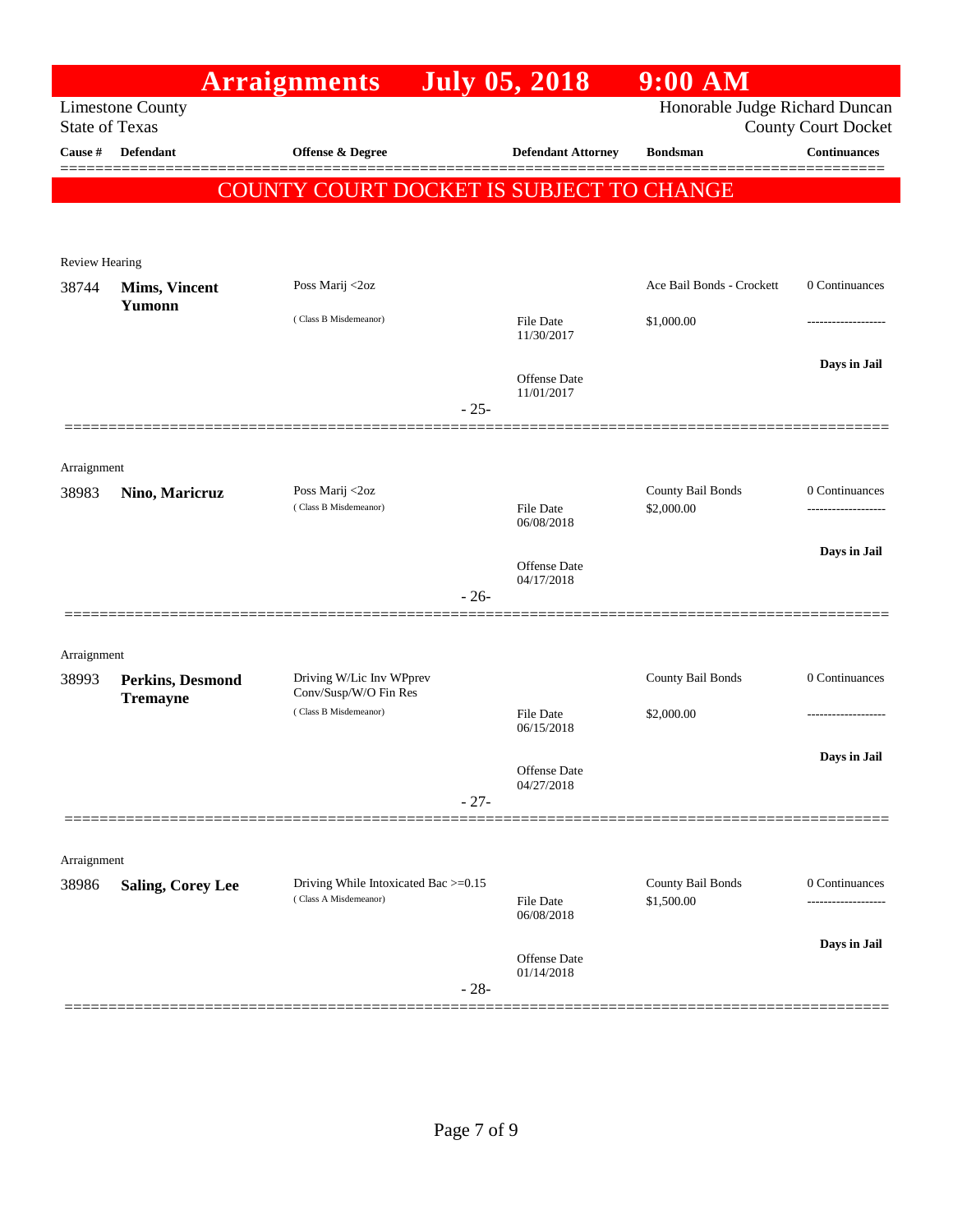|                       |                              | <b>Arraignments</b>                                      |        | <b>July 05, 2018</b>                                | 9:00 AM                         |                                                              |
|-----------------------|------------------------------|----------------------------------------------------------|--------|-----------------------------------------------------|---------------------------------|--------------------------------------------------------------|
| <b>State of Texas</b> | <b>Limestone County</b>      |                                                          |        |                                                     |                                 | Honorable Judge Richard Duncan<br><b>County Court Docket</b> |
| Cause #               | <b>Defendant</b>             | Offense & Degree                                         |        | <b>Defendant Attorney</b>                           | <b>Bondsman</b>                 | <b>Continuances</b>                                          |
|                       |                              |                                                          |        | COUNTY COURT DOCKET IS SUBJECT TO CHANGE            |                                 |                                                              |
| Arraignment           |                              |                                                          |        |                                                     |                                 |                                                              |
| 38984                 | Scott, Nakia Lasalle,<br>Jr. | Poss Marij <2oz                                          |        | Reed, Benjie                                        | Reed, Benjie                    | 0 Continuances                                               |
|                       |                              | (Class B Misdemeanor)                                    |        | <b>File Date</b><br>06/08/2018                      | \$2,000.00                      |                                                              |
|                       |                              |                                                          | $-29-$ | <b>Offense</b> Date<br>04/21/2018                   |                                 | Days in Jail                                                 |
|                       |                              |                                                          |        |                                                     |                                 |                                                              |
| Plea Hearing          |                              |                                                          |        |                                                     |                                 |                                                              |
| 38403                 | <b>Speir, Lucas Wayne</b>    | Poss Marij <2oz<br>(Class B Misdemeanor)                 |        | Thomas, C Barrett<br><b>File Date</b><br>03/17/2017 | County Bail Bonds<br>\$2,500.00 | 8 Continuances<br>.                                          |
|                       |                              |                                                          | $-30-$ | <b>Offense</b> Date<br>01/01/2017                   |                                 | Days in Jail                                                 |
| Plea Hearing          |                              |                                                          |        |                                                     |                                 |                                                              |
| 38660                 | <b>Speir, Lucas Wayne</b>    | Bail Jumping And Fail To Appear<br>(Class A Misdemeanor) |        | Thomas, C Barrett<br><b>File Date</b><br>09/20/2017 | County Bail Bonds<br>\$4,000.00 | 8 Continuances<br>                                           |
|                       |                              |                                                          |        | <b>Offense</b> Date<br>09/07/2017                   |                                 | Days in Jail                                                 |
|                       |                              |                                                          | $-31-$ |                                                     |                                 |                                                              |
| Arraignment           |                              |                                                          |        |                                                     |                                 |                                                              |
| 38965                 | <b>Thompson, Aaron</b>       | Poss Marij <2oz                                          |        |                                                     | County Bail Bonds               | 0 Continuances                                               |
|                       | <b>Michael</b>               | (Class B Misdemeanor)                                    |        | File Date<br>05/30/2018                             | \$2,000.00                      |                                                              |
|                       |                              |                                                          | $-32-$ | <b>Offense</b> Date<br>05/11/2018                   |                                 | Days in Jail                                                 |